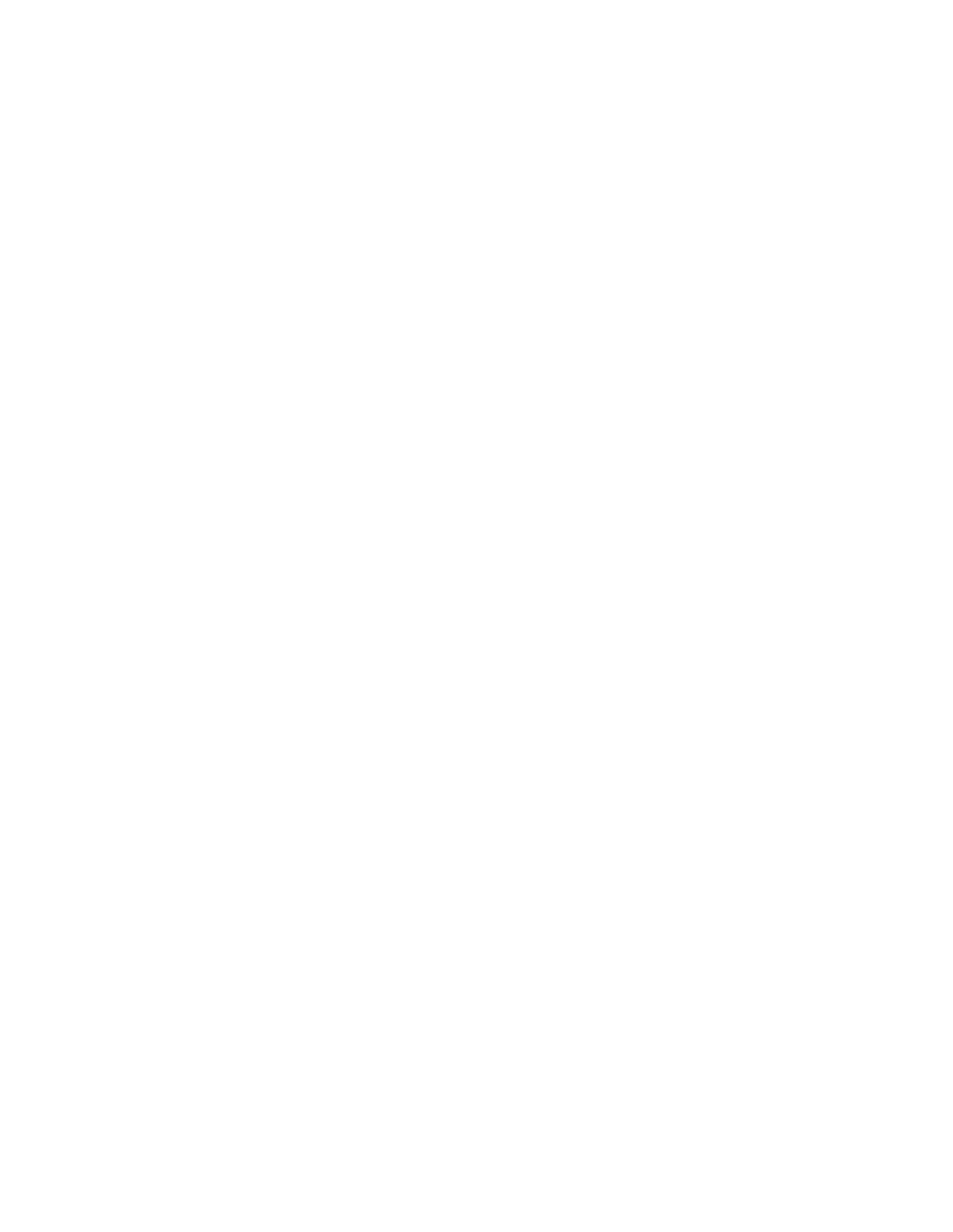## FHWA Traffic Noise Modeling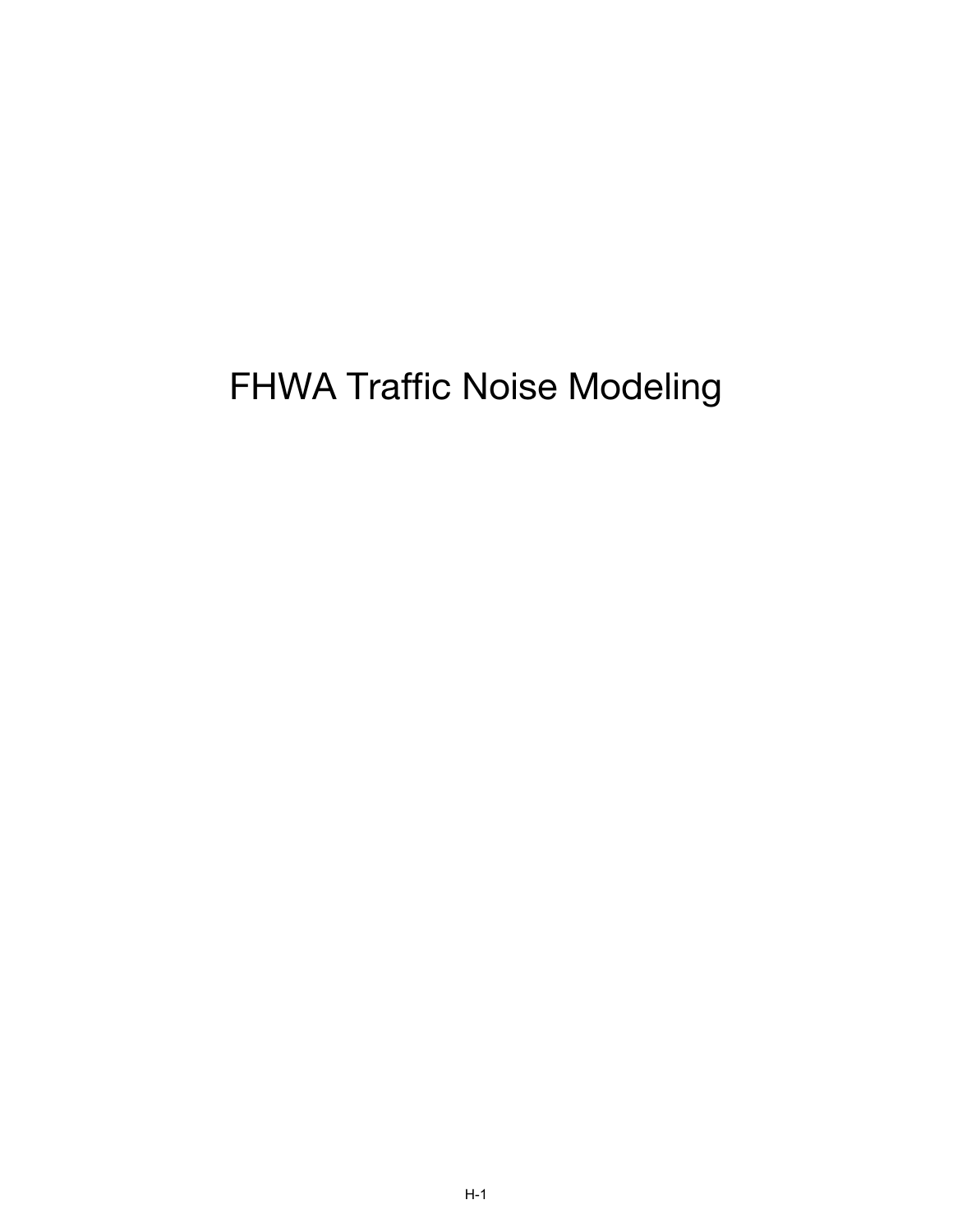FHWA Existing Roadway Noise \* \* \* \* CASE INFORMATION \* \* \* \* \* \* \* \* Results calculated with TNM Version 2.5 \* \* \* \* Existing Roadway Noise \* \* \* \* TRAFFIC VOLUME/SPEED INFORMATION \* \* \* \* Automobile volume (v/h): 997.5 Average automobile speed (mph): 55.0 Medium truck volume (v/h): 26.3 Average medium truck speed (mph): 55.0 Heavy truck volume (v/h): 26.3 Average heavy truck speed (mph): 55.0 Bus volume  $(v/h)$ : 0.0 Average bus speed (mph): 0.0<br>Motorcycle volume (y/h): 0.0 Motorcycle volume  $(v/h)$ : Average Motorcycle speed (mph): 0.0 \* \* \* \* TERRAIN SURFACE INFORMATION \* \* \* \* Terrain surface: soft \* \* \* \* RECEIVER INFORMATION \* \* \* \* DESCRIPTION OF RECEIVER # 1 Project site Distance from center of 12-ft wide, single lane roadway (ft): 984.0 A‐weighted Hourly Equivalent Sound Level without Barrier (dBA): 43.6 DESCRIPTION OF RECEIVER # 2 Roadside Distance from center of 12-ft wide, single lane roadway (ft): 100.0

A‐weighted Hourly Equivalent Sound Level without Barrier (dBA): 63.8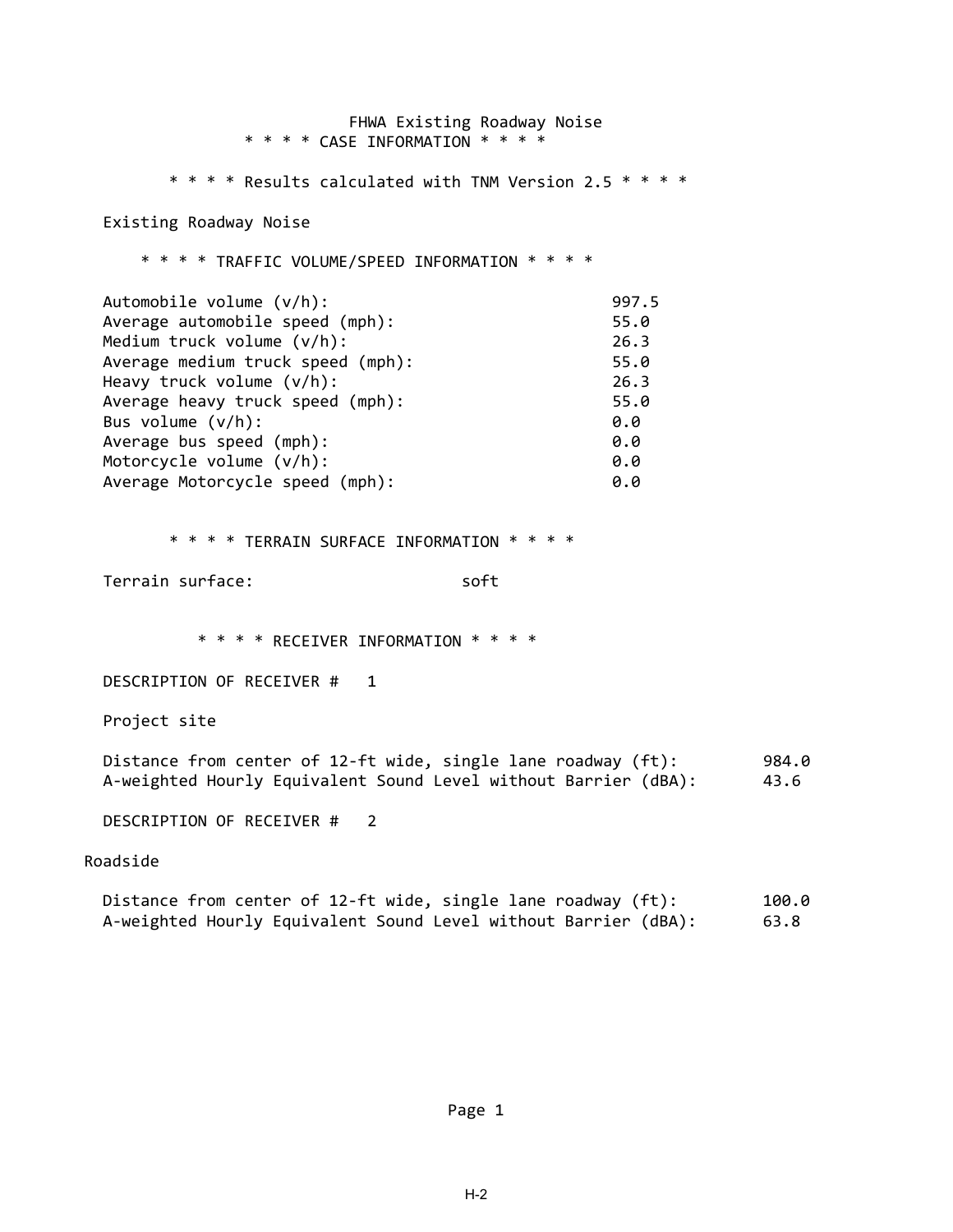FHWA Existing Plus Project Noise Output 110619 \* \* \* \* CASE INFORMATION \* \* \* \* \* \* \* \* Results calculated with TNM Version 2.5 \* \* \* \* Revised run with Increased peak hour volume \* \* \* \* TRAFFIC VOLUME/SPEED INFORMATION \* \* \* \* Automobile volume (v/h): 1040.3 Average automobile speed (mph): 55.0 Medium truck volume (v/h): 27.4 Average medium truck speed (mph): 55.0 Heavy truck volume (v/h): 27.4 Average heavy truck speed (mph): 55.0 Bus volume  $(v/h)$ : 0.0 Average bus speed (mph):<br>Motorcycle volume (y/h): 0.0 Motorcycle volume  $(v/h)$ : Average Motorcycle speed (mph): 0.0 \* \* \* \* TERRAIN SURFACE INFORMATION \* \* \* \* Terrain surface: soft \* \* \* \* RECEIVER INFORMATION \* \* \* \* DESCRIPTION OF RECEIVER # 1 Project Stie Distance from center of 12-ft wide, single lane roadway (ft): 984.0 A‐weighted Hourly Equivalent Sound Level without Barrier (dBA): 43.7 DESCRIPTION OF RECEIVER # 2 Roadside Distance from center of 12-ft wide, single lane roadway (ft): 100.0 A-weighted Hourly Equivalent Sound Level without Barrier (dBA): 64.0